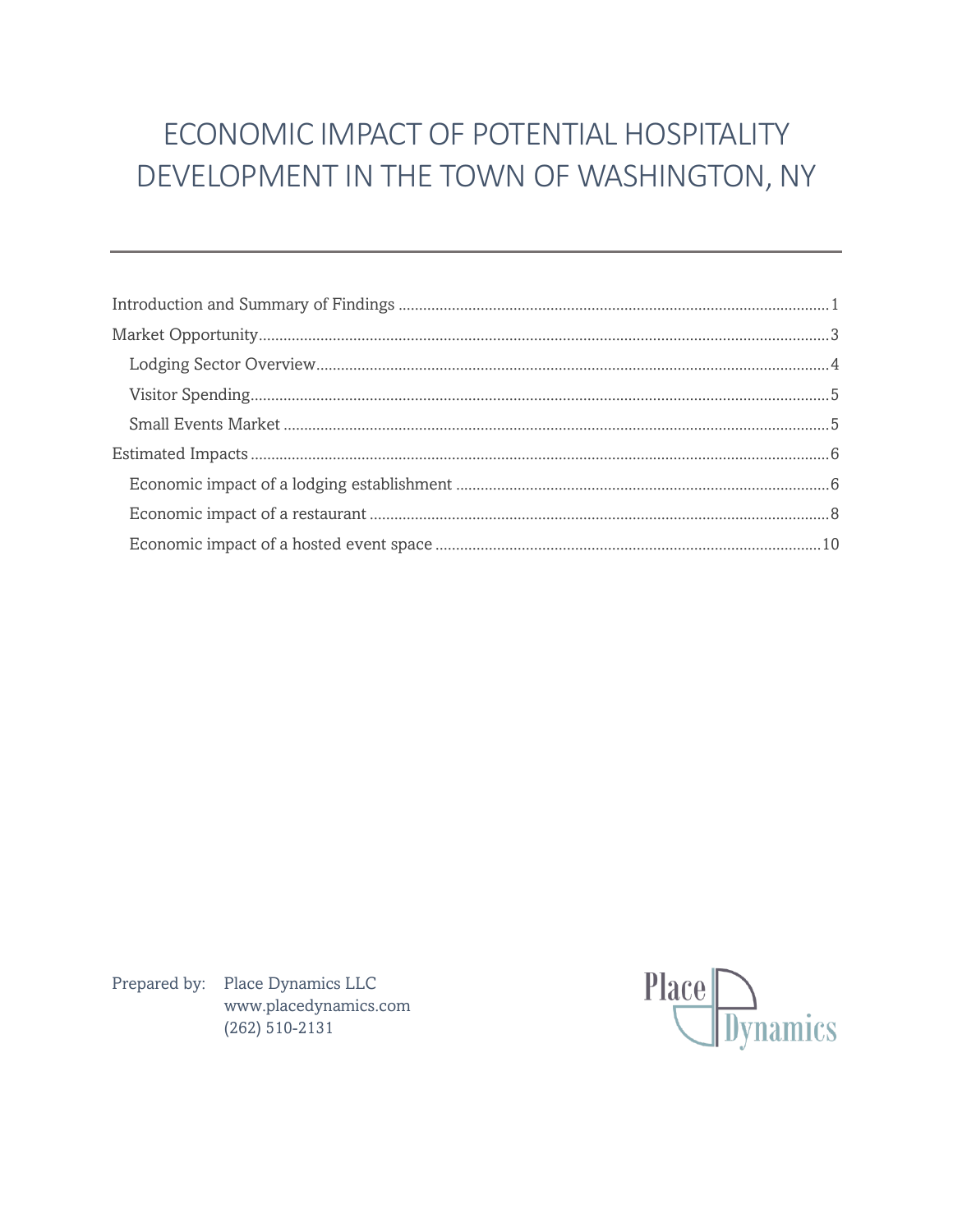# <span id="page-1-0"></span>Introduction and Summary of Findings

The Town of Washington is evaluating changes to its land use regulations related to future hospitality development. As a part of that review, the Town seeks to understand the potential fiscal and economic impacts associated with desired types of hospitality development. Generating additional tax revenue, and new customers for local businesses, are important considerations in determining what new uses might be allowed.

Respondents to a survey conducted in the early months of 2022 generally favored allowing more hospitality development within the Town, with limitations, by a margin of about two to one. Uses favored in the survey included lodging establishments with no more than 20 rooms, and accessory uses such as a bar and restaurant or hosted event venue. Input received during an open house meeting was consistent with these results. These uses can take many forms.

- **Lodging.** Lodging in a range from one to 20 guest units can include short term rentals (often listed through AirBnB or VRBO), guest cottages and cabins, bed and breakfast establishments, and boutique hotels or inns. Combinations are common, as when a bed and breakfast or inn may offer some rooms in the main structure, and have additional cottages on the property.
- **Eating and drinking establishments.** Restaurants may stand alone or be incorporated into the other hospitality uses being contemplated. For example, a farmhouse may be converted to a restaurant while the barn serves an event venue. Less formal arrangements are also possible, such as farm-to-table dining outdoors or under a tent.
- **Event venues.** Event venues can be newly constructed or repurposed buildings such as historic homes, barns, or industrial buildings. They may also be outdoor or tented spaces used seasonally. Weddings and social events are the most common market, with most bookings on weekends in warmer months or around the holidays. Some facilities also pursue a business market for meetings, training session, or retreats, which are more likely to book weekdays.

Without an actual project to test, a likely scenario was prepared for each of the three hospitality types, which was then modeled to examine impacts such as typical investment, rates and patterns of utilization, employment generation and wages, venue revenues and expenditures, and tax generation.

- A 20-room boutique hotel or inn, providing luxury tier accommodations, will have the greatest level of investment along with economic impacts to the Town. The scenario developed for this analysis would have a total investment in excess of \$10 million, with annual revenue of more than \$1.2 million. It would create up to eleven full-time equivalent jobs, generating nearly \$50,000 in annual lodging tax and over \$160,000 in property taxes. The business would be expected to make purchases of \$560,000, some of which could be captured locally.
- A 60-seat full-service restaurant, marketed to upper-income residents and visitors, would be expected to require an initial investment of \$1.6 million. It would employ eleven to 15 people. With sales of close to \$1.1 million, it would generate about \$87,000 in sales taxes and \$27,000 in property tax. It would spend \$450,000 annually on food, supplies, and services, with the potential for some of these purchases to be made from local businesses.
- An event venue would have the least economic impact in terms of direct spending and tax revenue. The total investment for the model project was \$350,000, generating \$6,250 in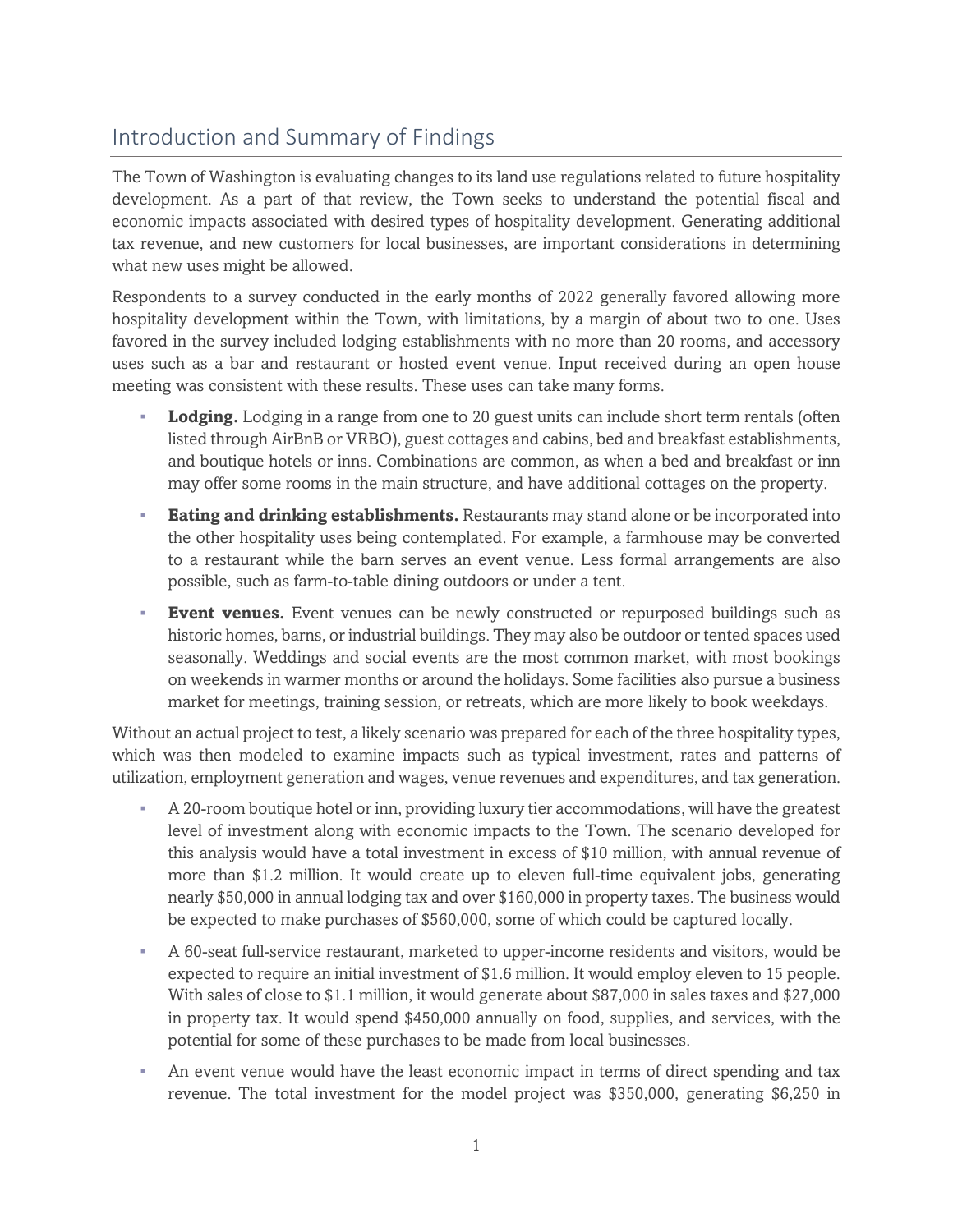property taxes. Facility rentals without catering provided by the same business do not pay a sales tax in New York. Operating only when booked, the business would not be expected to have full-time employees, instead using contract labor as needed. Annual revenues would be \$250,000. Minor purchases of supplies and services could be captured by local businesses.

Hospitality development will impact the Town directly through additional property tax it collects on incremental increases in value, resulting from new investment. It will benefit indirectly as other jurisdictions see a similar increase in property taxes collected, along with sales and lodging taxes. There will be an overall increase in economic activity, with new visitors and spending at local businesses. Costs to the Town will need to be considered on an individual project basis, however, at the small scale that is being considered, there should be negligible need for off-site improvements or public services.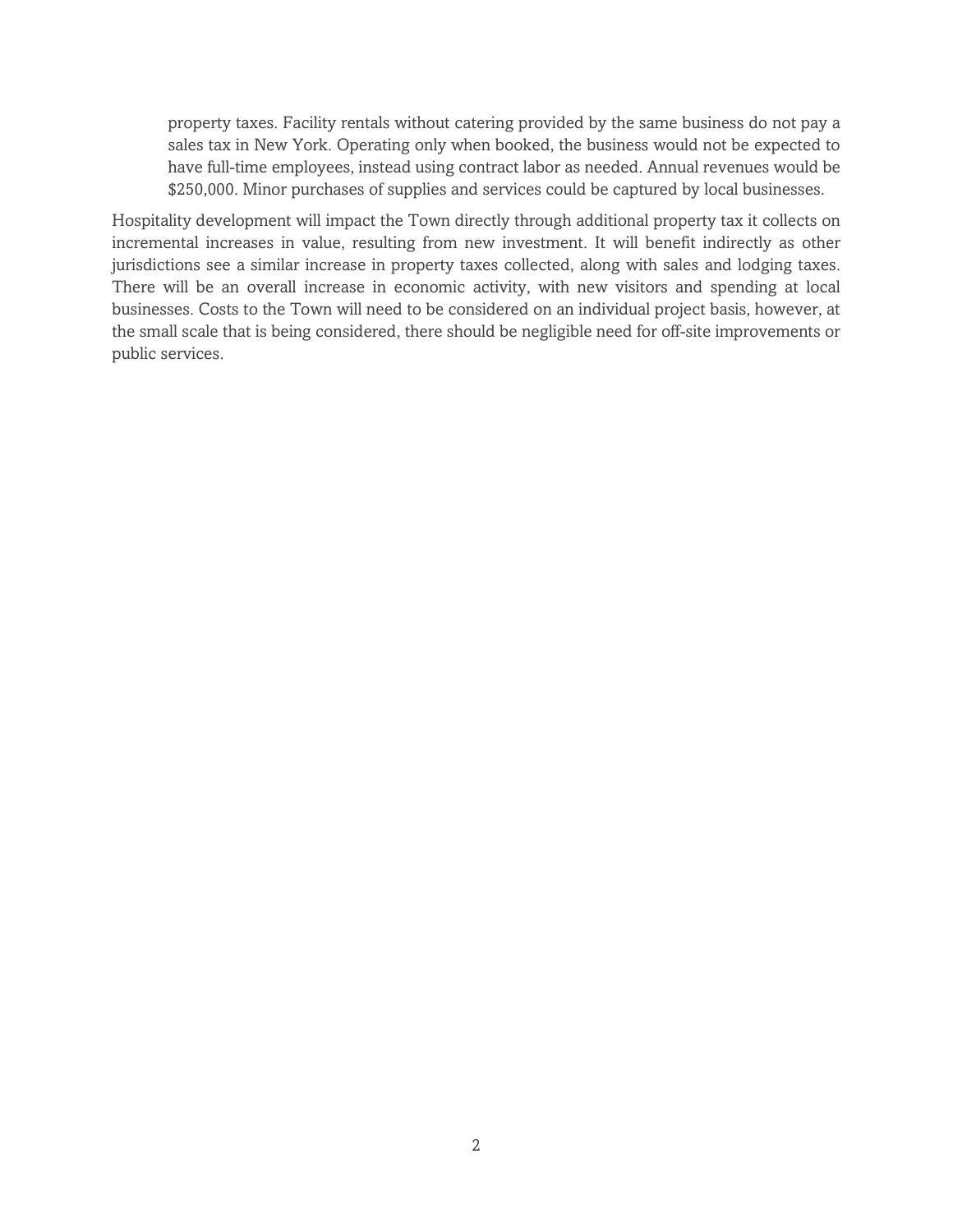# <span id="page-3-0"></span>Market Opportunity

The Town shares in the strong tourist economy within Dutchess County. Millbrook is a quaint village with several tourist-oriented shops and restaurants in its downtown, while businesses like Canoe Hill Market, JSK Cattle Company, Hoofprint Cheese Company, Locust Hill Market, Millbrook Vineyards and Winery, Innisfree Garden, the Cary Institute, and multiple horse boarding farms and riding stables are located within the Town.

## Visitors to the Town of Washington

Place Dynamics used mobile device tracking data, obtained from Placer.ai, to examine the Town's tourist market. For the purposes of the analysis, a tourist was defined as a person who is traveling at least 50 miles from their usual home. Data was collected for all of the Town and Millbrook.

With its proximity to major metropolitan areas like New York City, Albany, New Haven, Hartford, and Springfield, the Town has a very large market within a short drive. About two-thirds (66.3 percent) of visitors are drawn from 50 to 100 miles from the Town, while 19.0 percent originate from a distance of over 250 miles. Although the potential for overnight stays increases with distance traveled, the density of attractions and character of the area will generate overnight stays from people living just a short distance away.



2021 Origins of Visitors to the Town of Washington – Foot Traffic Sample

The Town of Washington had an estimated 347,925 visitors in 2021, or an average of 6,822 per week. Visits are seasonal, however, peaking in summer and again around the holiday season. It is also heaviest on weekends, with Saturday and Sunday accounting for 45.5 percent of total volume, and Friday contributing 17.3 percent.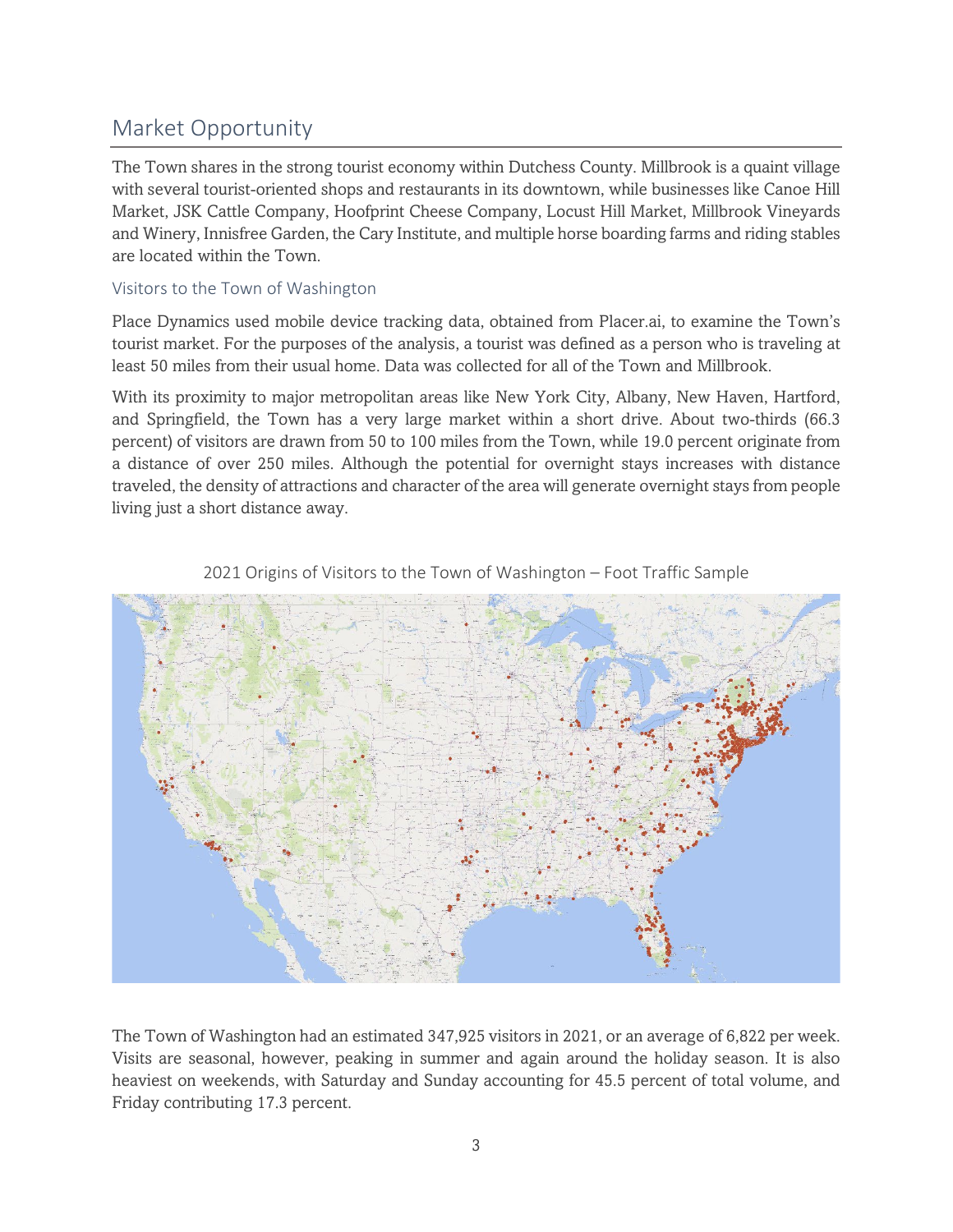

The typical visitor is affluent, with an average household income of \$160,400. About three quarters are white and non-Hispanic, while one in ten is Hispanic. Persons of Asian ethnicity are the nextlargest group at about seven percent of the total. About 20 percent of visitor households have children under 18, which is half of the U.S. average.

#### <span id="page-4-0"></span>*Lodging Sector Overview*

Hotel chains favored by the Town's visitors tend to be upper midscale to upper tier brands. Several other top tier brands (Hilton Grand Vacations, Kimpton Hotels, The Ritz-Carleton, etc.) appear with lower percentages of guests drawn from this population, but that is to be expected as there are also fewer hotels in these chains. Overall, visitors to the Town can afford, and prefer to stay at top quality accommodations.

|  |  |  | Hotel Brand Preferences Among Visitors to the Town of Washington |
|--|--|--|------------------------------------------------------------------|
|--|--|--|------------------------------------------------------------------|

| <b>HOTEL BRAND</b>        | PERCENT | <b>HOTEL BRAND</b>      | PERCENT |
|---------------------------|---------|-------------------------|---------|
| Hampton Inn               | 24.6    | Holiday Inn             | 13.0    |
| Courtyard by Marriott     | 21.9    | Holiday Inn Express     | 13.0    |
| Hilton Hotels & Resorts   | 19.7    | DoubleTree by Hilton    | 12.6    |
| Hilton Garden Inn         | 16.7    | <b>Best Western</b>     | 12.5    |
| Marriott Hotels & Resorts | 16.6    | Westin Hotels & Resorts | 12.1    |
| Residence Inn by Marriott | 14.7    | W Hotels                | 119     |
|                           |         |                         |         |

In April of 2022, Dutchess County hotels averaged a 70.4 percent occupancy rate with an average daily rate (ADR) of \$127.67. This rate is reflective of the properties reporting data, which tend to be the branded hotels. The county has many small inns and boutique hotels that are often likely to charge higher rates. If their data were available, it would likely skew the average daily rate higher. There are approximately 3,020 rooms in 42 hotels or motels located in Dutchess County, while there are an additional 222 rooms in 38 small inns or bed and breakfast establishments.

There have been 26 short-term rentals listed in Millbrook's 12545 postal code, in the twelve months ending in April of 2022. Data is only available by postal code, rather than village, town, or county. Occupancy has averaged 49 percent in that time, peaking at 73 percent in July of 2021, with a low of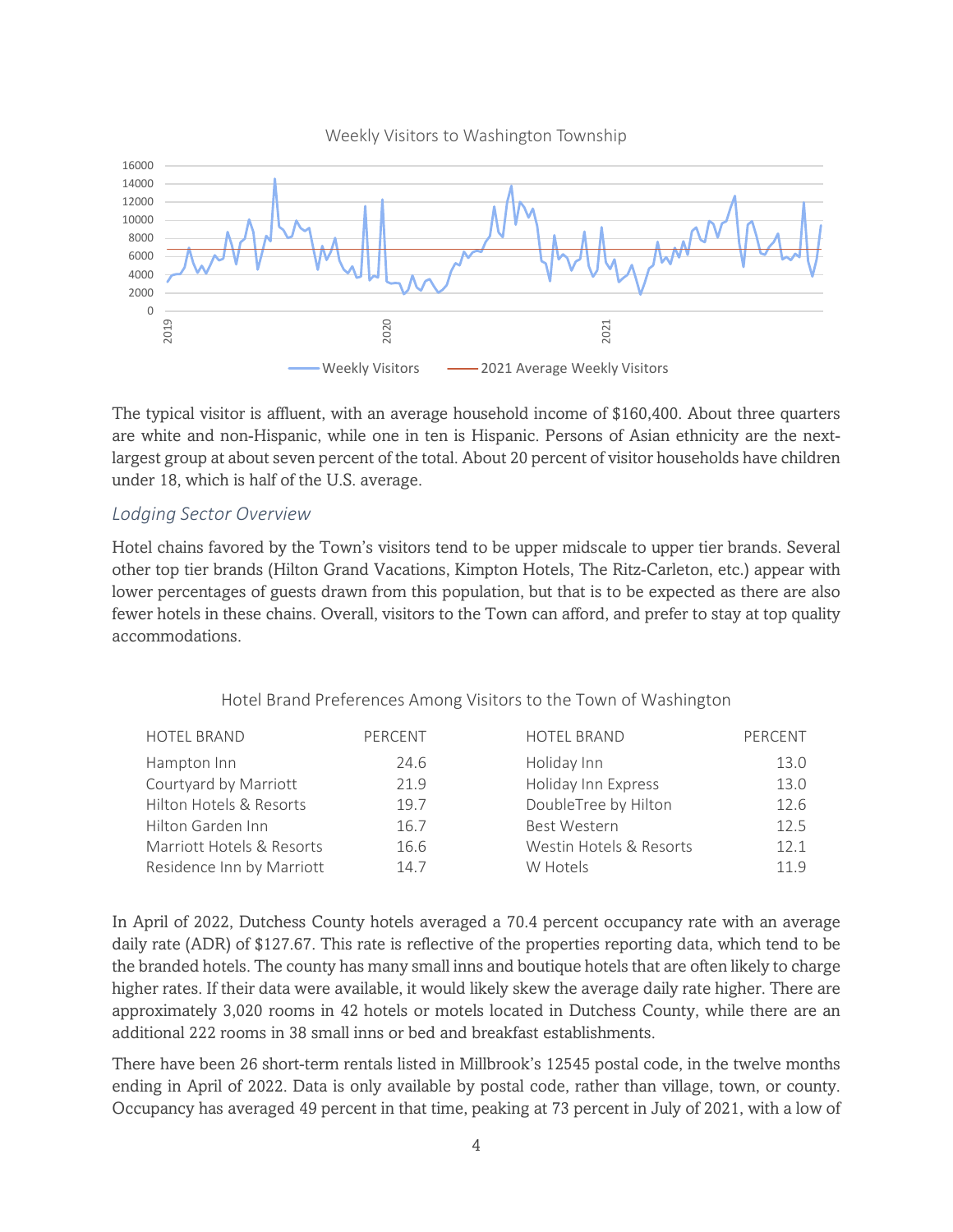17 percent in March of 2022. The average daily rate (ADR) ranged from \$230 to \$336, with an average of \$270. Listed rental properties had an average of 2.4 rooms and 5.1 guests per stay.

# <span id="page-5-0"></span>*Visitor Spending*

Visitors spend well above average on most types of goods and services. Their market potential index for all types of restaurants is 137. The market potential index sets national average expenditures at 100, and values higher than that indicate a greater propensity to spend on the good or service. The market potential for spending on alcohol in bars and restaurants is 149, and it is 167 for entertainment-related fees or admissions. Spending level are also high for retail and service categories often found in tourist destinations, such as apparel, household furnishings, pets, toys and games, and personal care services.

Research conducted on behalf of the Empire State Development Corporation estimates that in 2019 the average domestic traveler to the New York City area (a broad region including outlying areas), spent \$458 per day, with 28.2 percent spent on lodging and 21.9 percent spent on food and beverage (\$129 and \$100 respectively). If these numbers are adjusted for inflation, current spending could be estimated at \$146 for lodging and \$113 for food and beverages.

# <span id="page-5-1"></span>*Small Events Market*

The Town has an interest in understanding potential impacts of facilities that host events, such as weddings and other banquets, or business and organizational meetings. There are two general event types. Social events include weddings, other family events, and social, military, educational, religious, and fraternal (SMERF) group events. Business events might include corporate retreats, general business meetings, training, and conferences. The greatest spending is often associated with weddings, with 2021 average spending of \$266 per person, and the average event hosting 105 guests, according to the *2021 Real Wedding Survey*, conducted annually by The Knot. Lodging is not included in these averages. Other average expenses that may be captured locally include:

Business meetings may cost \$70 to \$100 per person for a single-day event, with meetings including an overnight stay in a range from \$400 to \$500 per person per night, including lodging. Overnight stays would require on-site accommodations, so that a facility with only 20 guest rooms would be limited in its ability to host these events. Social events other than weddings will have a cost similar to single-day business events. Examples might include family reunions or holiday parties hosted by individuals or organizations.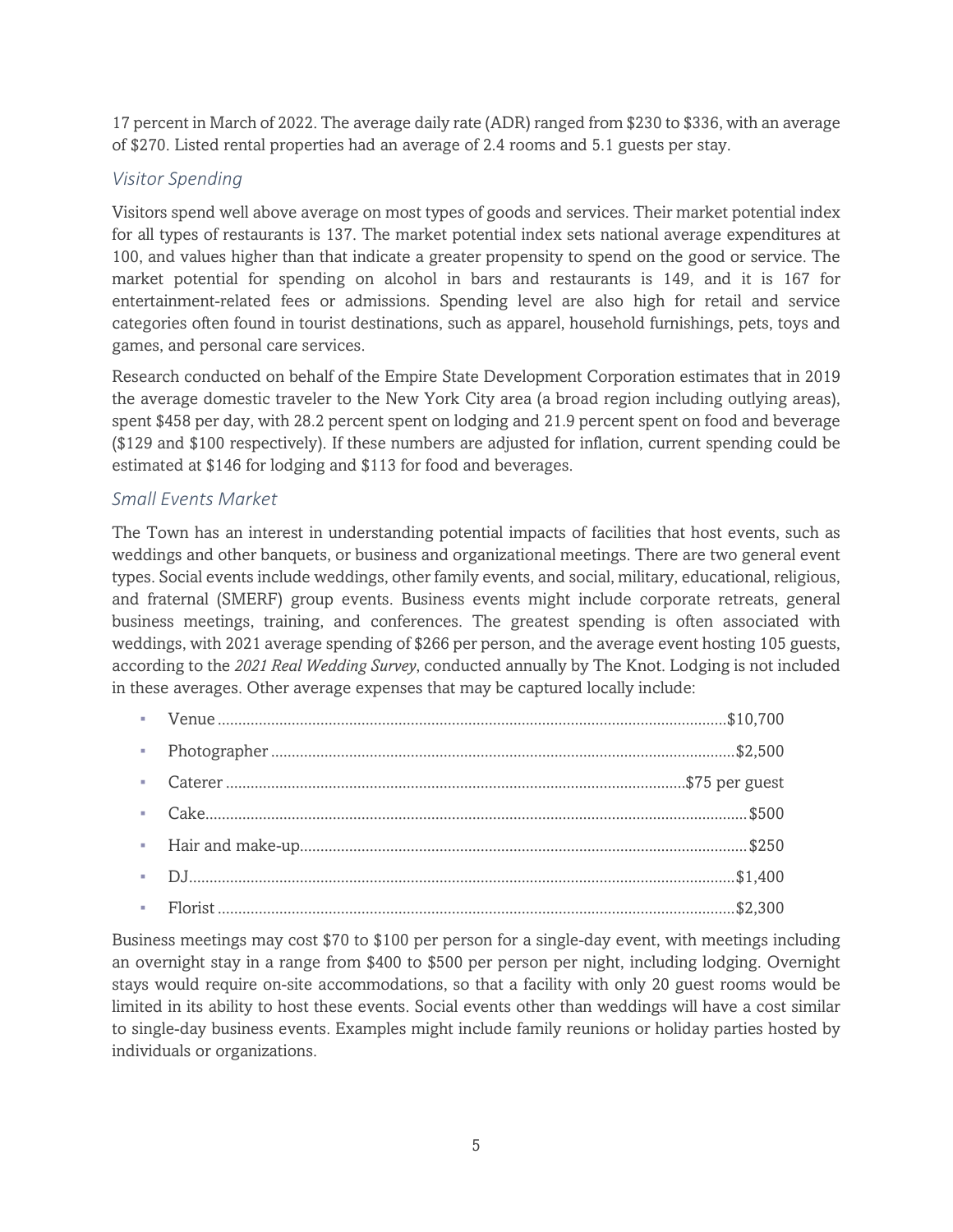# <span id="page-6-0"></span>Estimated Impacts

Estimated impacts were based on a representative project for each of the three potential uses. These included a 20-room boutique hotel or inn, a 2,000 square foot restaurant with seating for 60 diners, and a 2,000 square foot hosted event space with capacity for 100 guests. Although each type was assessed individually, there is a potential for a development project to include some combination of these activities. In those cases, the impact could be approximated by combining the estimates.

# <span id="page-6-1"></span>*Economic impact of a lodging establishment*

To assess the economic impact of new hotel rooms on the community, the analysis considers the case of a 20-room boutique hotel or inn. This could be developed as part of the adaptive reuse of some structure in the Town, or as new construction. All rooms might be provided within the footprint of a single building, or in a combination of the main building and other structures on the site. Aside from evening receptions or morning breakfast, there will be no food service, and there will be no meeting rooms. The project is designed to attract a higher-income clientele usually staying at a luxury hotel.

**Project investment.** Several properties are currently listed for sale, of a type that might be considered for a boutique hotel or inn. These include vacant land and historic homes that might be altered to function as an inn, through remodeling and addition, and/or creating additional lodging in cottages or outbuildings on the site. Land costs range from \$10,000 to \$20,000 per acre. Existing historic homes range in price from \$7.5 to \$14.5 million.

A newly-constructed hotel would offer some advantages over renovation, in that it could more easily define public and private spaces, and accommodate large guest suites. The average size for a hotel room in the United States is 325 square feet, while luxury suites average 430 square feet. For the purpose of this analysis, 500 square foot space is used, which would result in a need for 10,000 square feet of space for a 20-room property. Another 20 percent is allocated for reception, lounge, business center, fitness room, offices, maintenance, and other uses. This results in the need for a 12,000 square foot building. The 2022 estimated construction cost for a luxury hotel in New York is \$557 per square foot, which would yield a building cost of \$6,684,000. HVS conducts an annual survey including new construction, and can be used to establish benchmark costs for all aspects of hotel development.

|                    | LAND     | <b>BUILDING</b><br>AND SITE<br>PRFP | SOFT<br><b>COSTS</b> | FF&F     | WORKING<br>CAPITAL | DEVELOP.<br><b>FEES</b> | <b>TOTAL</b> |
|--------------------|----------|-------------------------------------|----------------------|----------|--------------------|-------------------------|--------------|
| HVS median cost    | S73.129  | \$417,589 \$87,401 \$56,391         |                      |          | \$20,708           | \$20,611                | \$675,829    |
| Percent of total   | 11%      | 63%                                 | 14%                  | 9%       | 3%                 | 1%                      | 100%         |
| Project estimate   | \$50,000 | \$334,200                           | \$72.600             | \$46,700 | \$15,600           | \$5,200                 | \$524,300    |
| Total project cost |          |                                     |                      |          |                    |                         | \$10,373,400 |

#### Benchmark and Estimated Project Development Costs per Room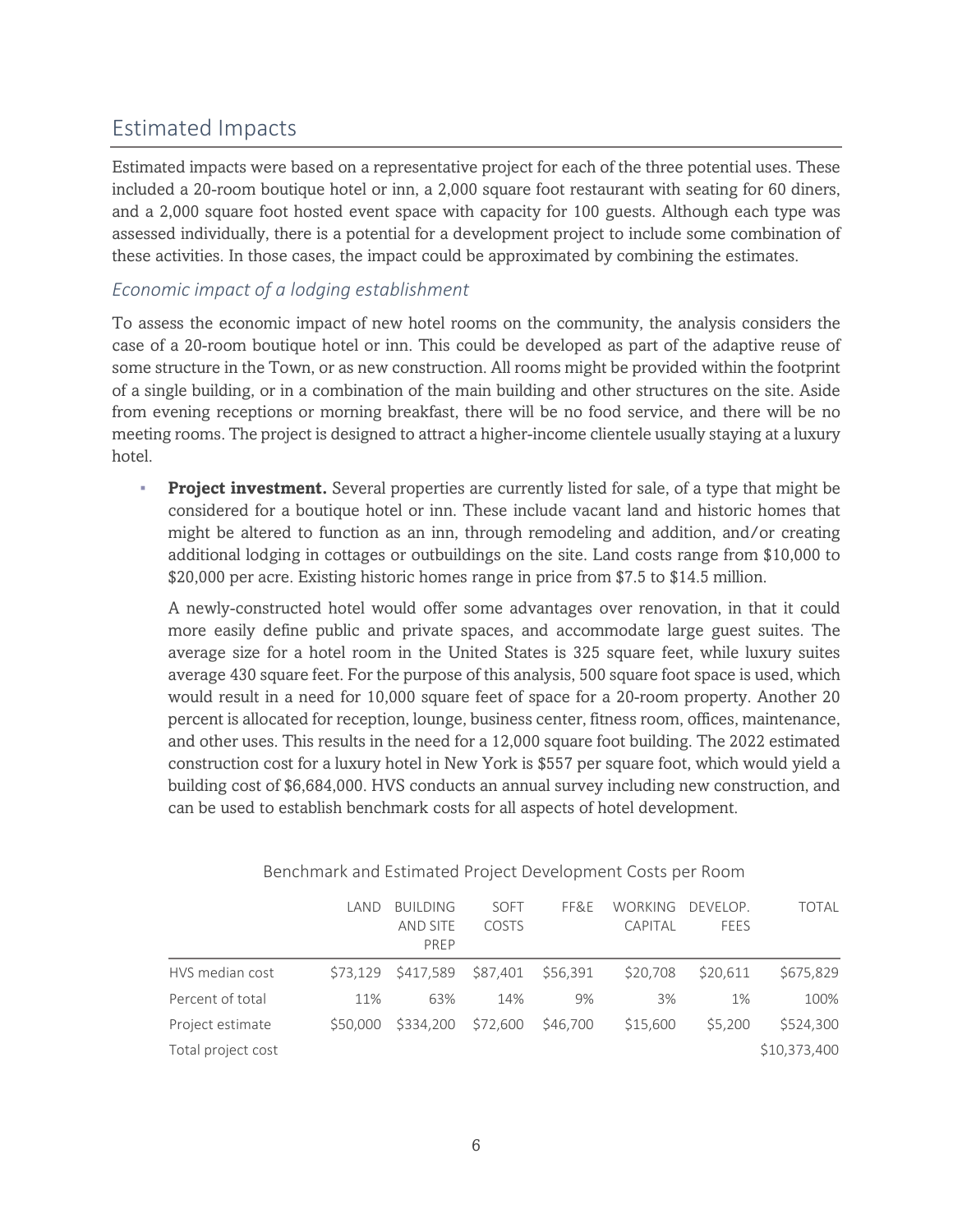**Employment.** Staffing levels will vary based on season and occupancy, as well as the use of contract support (such as for maintenance or laundry services), and characteristics of the property. The following is a general breakout of positions that might be created with a new 20-room boutique hotel.

### Estimated Boutique Hotel Staffing

| <b>OCCUPATION</b>                    | NUMBER (FTE) | MEDIAN WAGE |
|--------------------------------------|--------------|-------------|
| Lodging manager                      |              | \$76,100    |
| Hotel, motel, and resort desk clerks | $3 - 5$      | \$32,260    |
| Maids and housekeeping cleaners      | $3 - 5$      | \$34,530    |

- **Revenue.** Hotel revenue was estimated using an average annual 67 percent occupancy, with a \$250 average daily rate. This rate, nearly double the current rate for all hotel properties, is justified by the property type and level of anticipated quality. With a total of 4,891 room nights, the hotel would be expected to generate \$1,222,750 in annual revenue.
- **Expenditures.** Expenditures will vary greatly based on characteristics of the property and its financing. The following estimates are prepared using industry benchmarks based on data for all U.S. hotels. Labor costs average 21 percent of hotel revenue, with the higher figure here reflecting the comparatively small number of rooms provided. Portions of the labor expense, such as desk clerks, are a somewhat fixed cost usually spread out over more than 20 rooms.

|  |  |  | Estimated Boutique Hotel Expenditures |
|--|--|--|---------------------------------------|
|--|--|--|---------------------------------------|

| COST CATEGORY        | <b>BENCHMARK</b> | <b>FSTIMATE</b> |
|----------------------|------------------|-----------------|
| Direct costs         | 6%               | \$73,400        |
| Labor costs          | 28%              | \$343,200       |
| Other indirect costs | 46%              | \$562,500       |
| Operating margin     | 20%              | \$244,500       |

A hotel of this size can be expected to contract for multiple services that a larger hotel may internalize. Examples include laundry services, maintenance and landscaping, marketing (including support such as graphic design and web design), accounting, and other business services.

**Tax generation.** The modeled boutique hotel or inn will pay two primary forms of local tax; a property tax and a lodging tax. The lodging tax is currently set at 4.0 percent, payable to the county. Based on the projected revenue, the hotel would be expected to generate \$48,900 in lodging taxes. With an assessed value of \$7,684,000, and assuming a location in the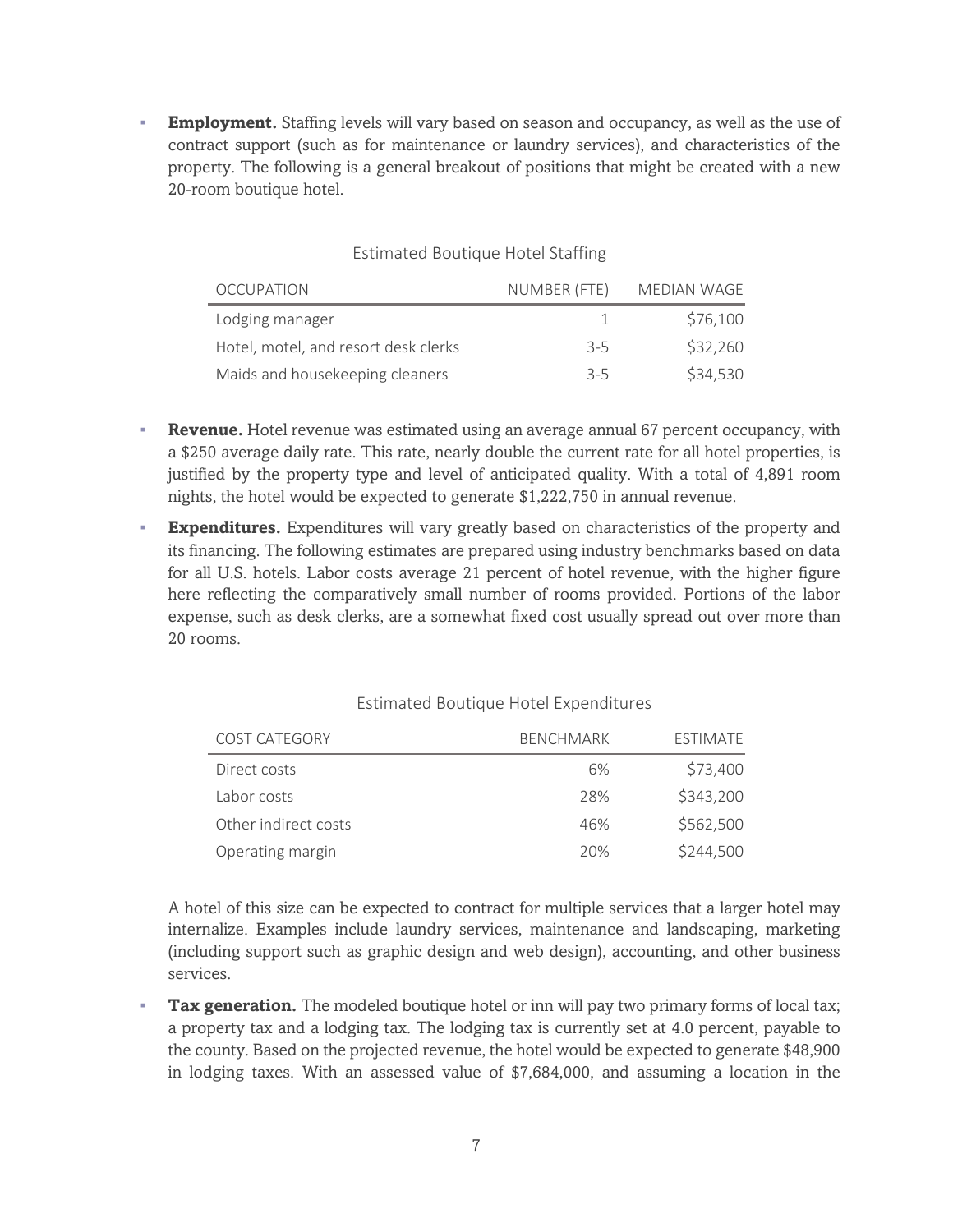Millbrook CSD, the annual property taxes collected (0.2084 per \$1,000) would be about \$160,000.

#### Alternative lodging scenarios

While the survey found support for a lodging business up to 20 rooms, larger numbers of residents support smaller projects, at four and ten rooms. At any size, the market and economic feasibility of a project is going to depend on its own unique circumstances. Given the high cost of property, however, there is a greater probability that a larger project can be profitable, as it can produce the revenue needed to justify costs. More rooms are also going to be desirable in a mixed project, such as an event venue with lodging, where more events can be attracted to places that have rooms for a significant number of guests.

A four-room lodging establishment would most likely be a small bed and breakfast inn, or even short term rental such as VRBO or AirBNB. Its impact on the community would be minimal, in that it is unlikely to have employees and may simply contract for services on an as-needed basis. The tenroom property may face additional challenges. At this size it may have the need for an employee or owner employed full-time in the business. Given the limited number of rooms, it may be more difficult to support costs of acquisition and development, operations, and wages or a profitability goal in the case of an owner.

## <span id="page-8-0"></span>*Economic impact of a restaurant*

Estimates of potential impacts related to restaurant development are based on a hypothetical 2,000 square foot full-service restaurant with seating for 60 diners. This is a type and scale of restaurant that might easily be housed in a retrofitted farmhouse or barn, or newly-constructed building.

Many formats could be considered, ranging from casual or family dining to fine dining, or concepts such as farm-to-table menus, a brewpub, tavern, or bakery-deli. There would also be an opportunity for patio or lawn seating during warmer months, and an innovative operator could be expected to take advantage of a rural setting to offer unique experiences such as themed dinners or live entertainment on an outdoor stage. To keep the analysis simple, and more conservative in its assessment of the impacts of restaurant development, enhancements such as these are not considered.

**Project investment.** Development costs to build new or retrofit an existing structure are likely similar, as acquisition and retrofitting existing space will require significant updates, and possibly the construction of an addition for a commercial kitchen. New construction will allow a more efficient design, while an existing historic structure could create marketing appeal.

Nationally, the median cost to open a restaurant is about \$450 per square foot, but varies widely based on location, concept, size, design, and other considerations. That figure is an average of both leased and purchased or constructed spaces. Restaurants that lease space will have a lower startup cost, but leasing is probably not an option in the Town. In the eastern United States, the cost to construct a single story commercial building ranges from \$301 to \$361 per square foot, with costs in the Hudson Valley expected to be higher as it is a rural location likely to need additional site work. An estimate for a restaurant in the Town might look as follows.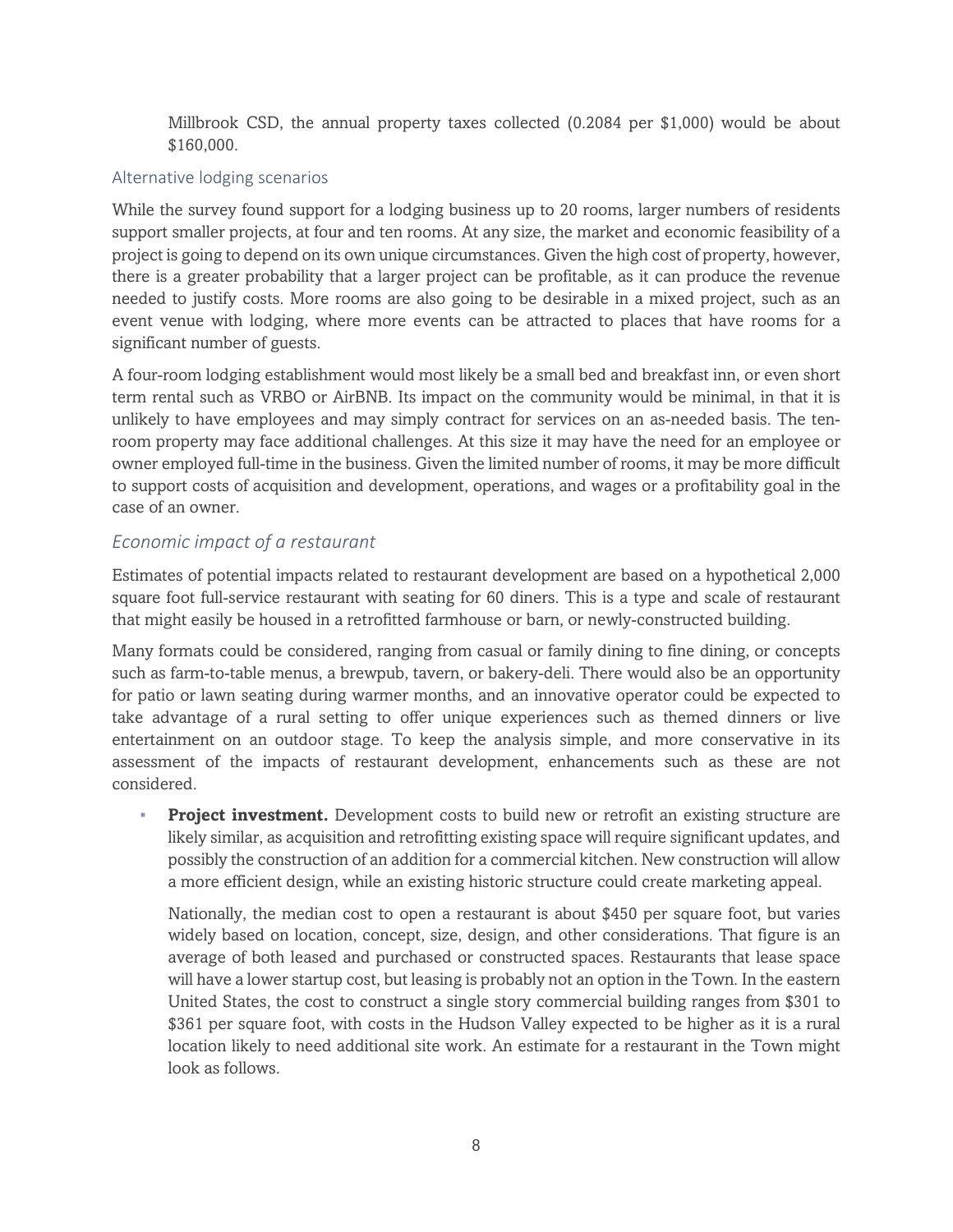| COST CATEGORY                  | <b>BENCHMARK</b>                        | <b>ESTIMATE</b> |
|--------------------------------|-----------------------------------------|-----------------|
| Land                           | Three to five acre site                 | \$500,000       |
| Building and site work         | Construction at \$400 per square foot   | \$800,000       |
| Kitchen                        | Equipment, ventilation, plumbing, etc.  | \$80,000        |
| Furniture, fixtures, equipment | Tables, plating, POS, tech              | \$90,000        |
| Soft costs                     | Design, permits, professional services  | \$80,000        |
| Working capital                | Initial supplies, expenses, contingency | \$50,000        |
| Total                          |                                         | \$1,600,000     |

#### Estimated Restaurant Startup Costs

**Employment.** Staffing patterns will depend on the meals for which a restaurant is open. The hypothetical restaurant modeled here is expected to be open for lunch and dinner service, seven days per week. Restaurant staffing often includes a large number of part-time employees. The numbers here reflect full-time equivalent positions.

| <b>OCCUPATION</b>                  | NUMBER (FTE) | MEDIAN WAGE |
|------------------------------------|--------------|-------------|
| Food service manager               | -1.          | \$71,480    |
| Chefs and head cooks               | 1            | \$56,030    |
| First-line supervisors, food prep. | -1           | \$42,200    |
| Cooks, restaurant                  | $3 - 5$      | \$33,980    |
| Waiters and waitresses             | $5 - 7$      | \$33,920    |

### Estimated Restaurant Staffing

- **Revenue.** The median restaurant has sales of \$325 per square foot, with those in the upper quartile achieving an average of \$535 per square foot. The Town's market has an affluent customer profile, with above-average spending on food away from home. It can be expected that a new restaurant in a rural setting will cater to this market, resulting in sales higher than the median. The figure for the upper quartile was used, resulting in estimated annual revenue of \$1,070,000. The estimated revenue works out to sales of \$17,833 per seat, compared to an average of \$15,667 for all restaurants in the top quartile.
- **Expenditures.** Estimated expenses for the hypothetical restaurant correspond to national benchmark figures, with the exception that labor costs are shown to be higher than normal, based on required staffing.

Estimated Restaurant Expenditures

| COST CATEGORY | <b>BENCHMARK</b> | 'N |
|---------------|------------------|----|
|---------------|------------------|----|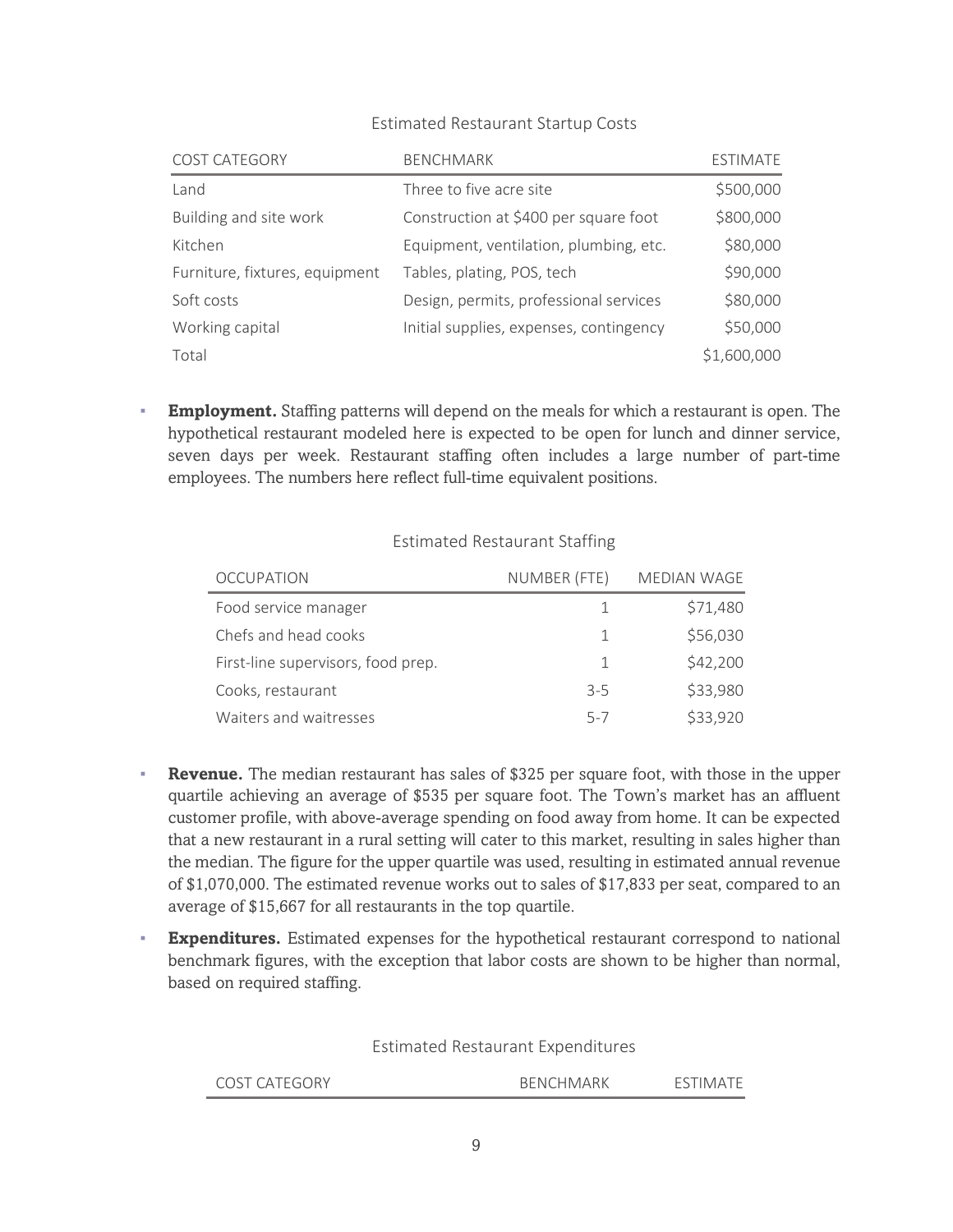| Occupancy costs    | 10% | \$100,000 |
|--------------------|-----|-----------|
| Labor costs        | 30% | \$441,250 |
| Cost of goods sold | 30% | \$300,000 |
| Operating costs    | 15% | \$150,000 |
| Operating margin   | 15% | \$78,750  |

The hypothetical restaurant shows a relatively low operating margin, but assumes that it will hire a manager and lead chef. In practice, many restaurants are managed by the owner, or even combined chef/owner, so that these salary expenses can increase the operating margin.

**Tax Revenue.** Local governments will receive both a sales tax and a property tax from new restaurants in the Town. Dutchess County taxes sales at a rate of 8.125 percent, resulting in expected sales taxes totaling \$86,900. Using the same property tax rate as used for a hotel (0.2084 per \$1,000), restaurant property assessed at \$1,300,000 would be expected to generate \$27,000 in annual property taxes.

## <span id="page-10-0"></span>*Economic impact of a hosted event space*

It has become a very common practice for rural property owners to build or convert existing spaces to rent as event spaces. One of the most common approaches has been to convert barns to host mostly social events like weddings and family events. A typical barn may have 1,000 to 2,000 square feet of usable space, and offer a unique environment for 100 to 200 guests. Most have very seasonal bookings and tend to operate only on weekends. A small number of operators will also pursue the market for corporate meetings and retreats.

The example developed for this analysis assumes a property owner in the Town chooses to convert a 30-foot by 50-foot (1,500 square foot) barn into an event center. The barn will have the ability to seat 100 guests with a dance floor, or up to 125 with no dance floor. A 500 square foot addition would be needed to provide a catering kitchen, restrooms, and changing room.

- **Project investment.** Because the property is already owned, there are no acquisition costs. Development costs include renovations to the existing barn, construction of the addition with restrooms and a catering kitchen (intended for basic preparation and warming, not cooking), and site work such as parking and landscaping. These costs are estimated at \$300,000, with an additional \$50,000 spent on furniture and fixtures, supplies, marketing, professional services, insurance, and other costs. The total initial investment comes to \$350,000.
- **Employment.** Facilities of this type usually do not have full-time employees. Business administration functions, and even event activities are often performed by the owner. Temporary help may be used for preparation, service, and clean-up. The owner commonly only provides the venue and furnishings, while the event organizer independently contracts for services such as catering and entertainment.

Temporary help is estimated at two persons each working 16 hours for each event, at a rate of \$15 per hour. These individuals will be responsible for preparing, maintaining, and cleaning up the facility. Meal service will be provided by the caterer. For a total of 50 events, annual payroll will total \$24,000.